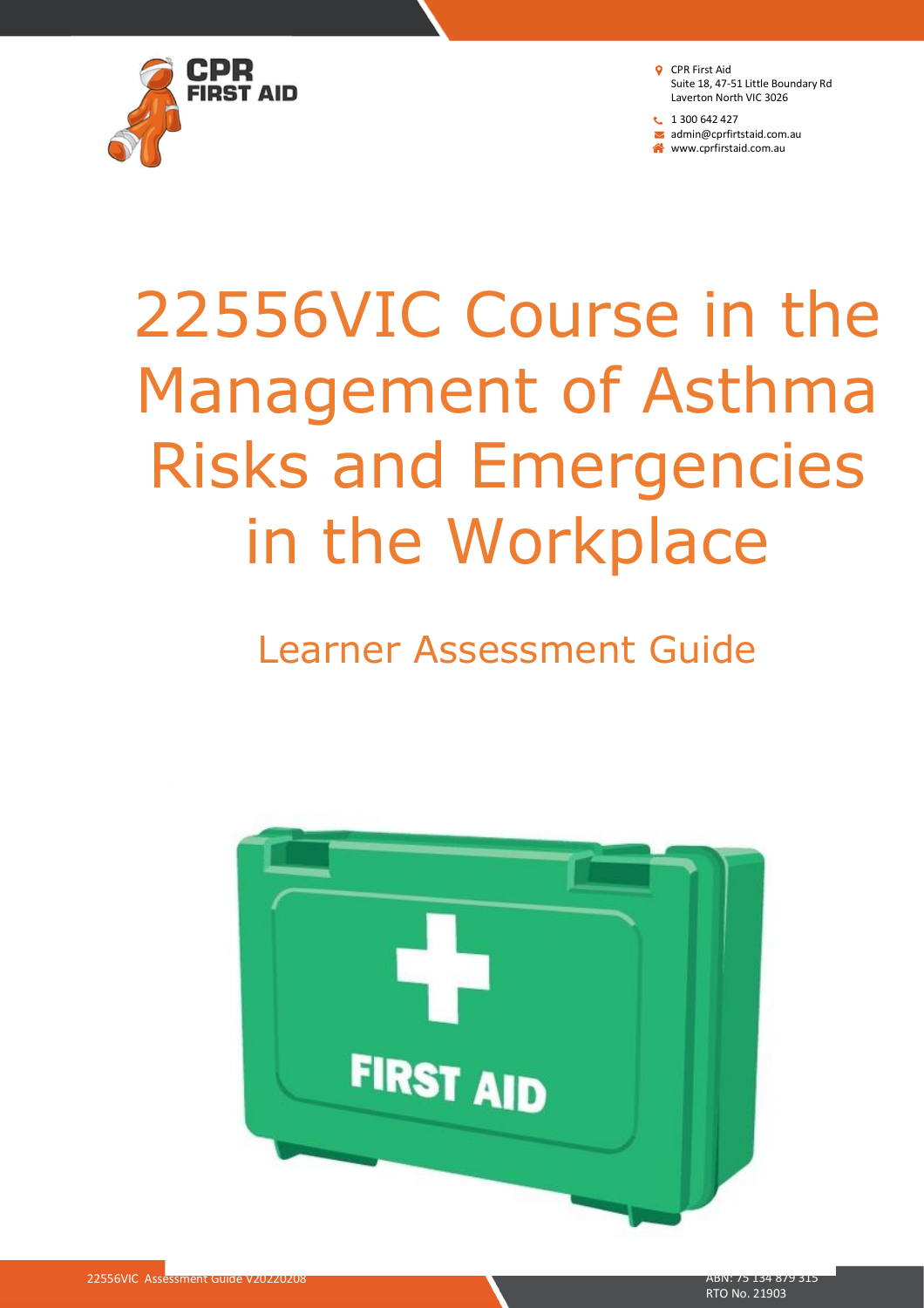

 $1300642427$ 

admin@cprfirtstaid.com.au

www.cprfirstaid.com.au

## **22556VIC: Course in the Management of Asthma Risks and Emergencies in the Workplace**

## **Unit of Competency: VU22927 Manage asthma risks and emergencies in the workplace**

#### **Application**

The incidence of asthma in Australia is increasing significantly and demand for training on asthma and related issues are increasing dramatically. This Course provides the skills and knowledge to be able to develop an asthma risk assessment and emergency management strategy to handle asthma episodes in the workplace. It provides background knowledge of the triggers, signs, symptoms and effects of asthma as well as emergency management..

#### **Unit Mapping information**

No equivalent unit.

#### **Entry Requirements**

As per [22556VIC](http://training.gov.au/Training/Details/22556VIC) - Course in the Management of Asthma Risks and Emergencies in the Workplace, there are no pre-requisites. No prior experience is required. There are no barriers to entry on the grounds of age, gender, political or cultural background.

The Learner upon enrolment or before course commencement should inform the RTO if they have an identified language/literacy or other learning need, or a disability or have physical limitations, so that the assessment method can be "reasonably adjusted" by the RTO and pre-determined to best accommodate the Learner so that they will be able to appropriately work their way through the training program. Note that the Learner will need to meet the required ACSF levels and Foundation Skills requirements to successfully complete the course.

It is important to note that the competency standards do require a level of physical ability to meet the evidence requirements for assessment. Due to the potential risk to health and safety it is important to note that Learners must be able to perform the required tasks and respond to a simulated emergency situation where there may be risk to life.

#### **Foundation Skills**

*The Foundation Skills describe those required skills (language, literacy, numeracy and employment skills) that are essential to performance.*

Foundation skills essential to performance are explicit in the performance criteria of this unit of competency.

Learners enrolling in the 22556VIC Course in the Management of Asthma Risks and Emergencies in the Workplace are best equipped to successfully undertake the training if they have language, literacy and oral communication skills that align to Level 3 of the Australian Core Skills Framework (ACSF), see [ACSF](https://docs.employment.gov.au/documents/australian-core-skills-framework) for more information.

Learners with language, literacy, and oral communication skills at levels lower than suggested above may require additional support to successfully undertake this course.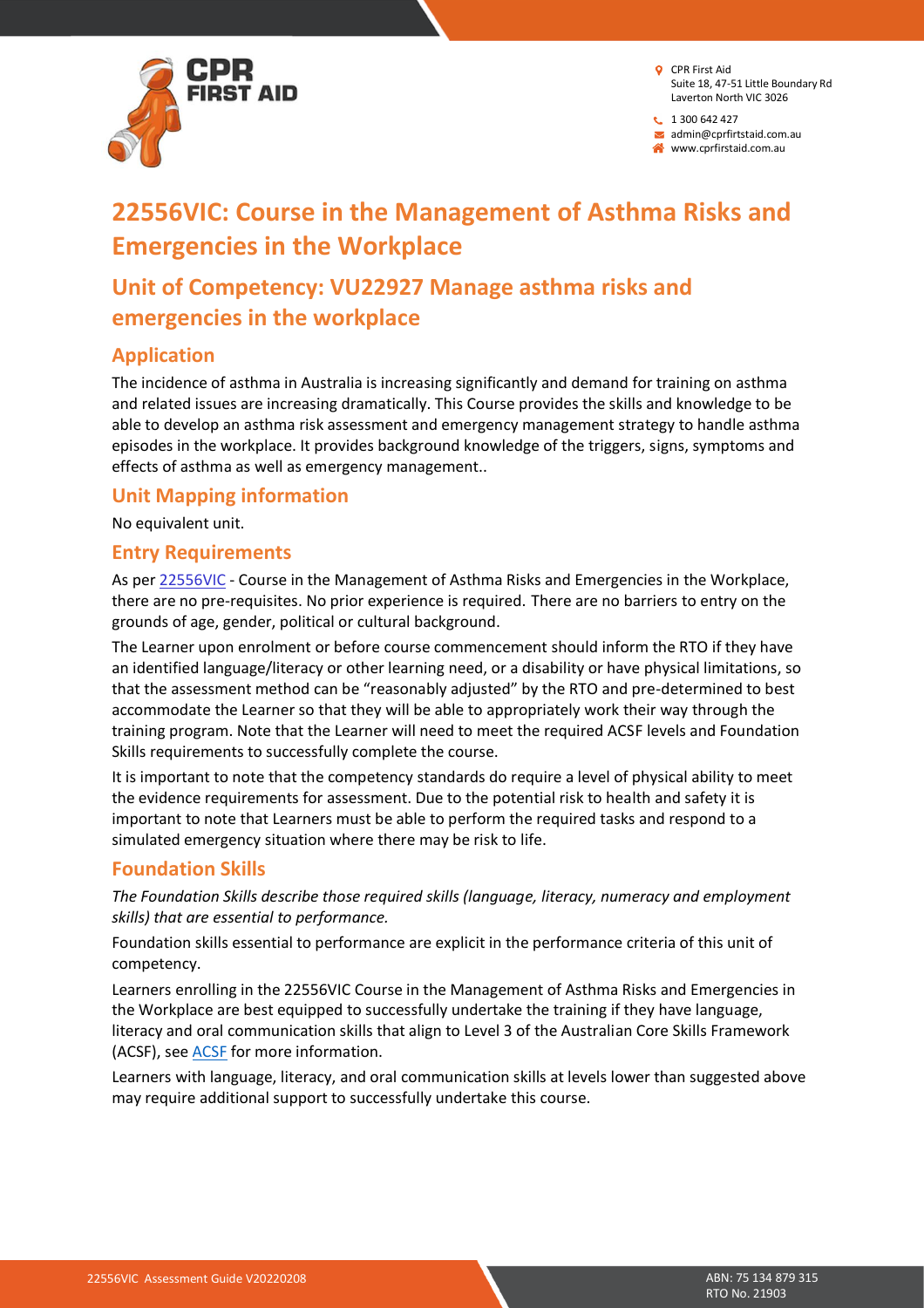

**t** 1 300 642 427 admin@cprfirtstaid.com.au www.cprfirstaid.com.au

#### **Performance Criteria**

#### **Element**

*the essential* 

*of competency.*

**1. Prepare for an asthma episode** 

#### **Performance Criteria**

*Elements describe outcomes of a unit required skills and knowledge and/or the range statement. Assessment of performance is to Performance criteria describe the required performance needed to demonstrate achievement of the element. Where bold italicised text is used, further information is detailed in the be consistent with the evidence guide.*

- **1.1** *Identify individuals at risk* and obtain a copy of their personal Asthma Action Plan
- **1.2** Develop and document *risk assessment and emergency management strategies* within the *workplace context* for individuals identified with asthma and those presenting with asthma-like *signs and symptoms*
	- **1.3** Develop and document a communication plan to raise awareness of asthma and its first aid management within the workplace
		- **1.4** Review the effectiveness of the *workplace's Asthma Emergency Management Plan*
		- **2.1** Identify, assess and minimise *hazards* that may pose a risk to self and others
	- **2.2** Evaluate the casualty's condition and recognise the signs and symptoms of an asthma episode
		- **2.3** Assess *severity of asthma episode*
		- **2.4** Determine *appropriate response* to ensure prompt control of the situation
	- **3.1** Reassure casualty in a caring and calm manner and make comfortable using available resources
	- **3.2** Ascertain the casualty's medical history of asthma and check the availability of their personal Asthma Action Plan, their asthma reliever medication and their spacer
	- **3.3** Identify, access and assess *resources and equipment* appropriate for the situation
	- **3.4** Provide *appropriate emergency action for an asthma episode* that reflects the severity of the casualty's condition
	- **3.5** Monitor casualty's condition in accordance with first aid principles and procedures and identify *signs immediate emergency assistance is required*
	- **4.1** *Request* immediate assistance from emergency response services, where required, by calling 000 using appropriate *communication equipment*
	- **4.2** Identify and seek *additional emergency assistance* that may be available within the organisation or workplace context, where required
	- **4.3** Accurately convey details of casualty's condition and emergency actions undertaken to *relieving personnel*
	- **4.4** Communicate information to *relevant others* as specified in casualty's personal Asthma Action Plan and/or organisational policies and procedures
	- **4.5** Complete *required documentation* in a timely manner, presenting all relevant facts, in accordance with organisational policies and procedures

**within the workplace context 2. Assess the** 

> **emergency situation**

**3. Apply the appropriate first aid procedures for an asthma episode**

**4. Communicate details of asthma emergency incidents**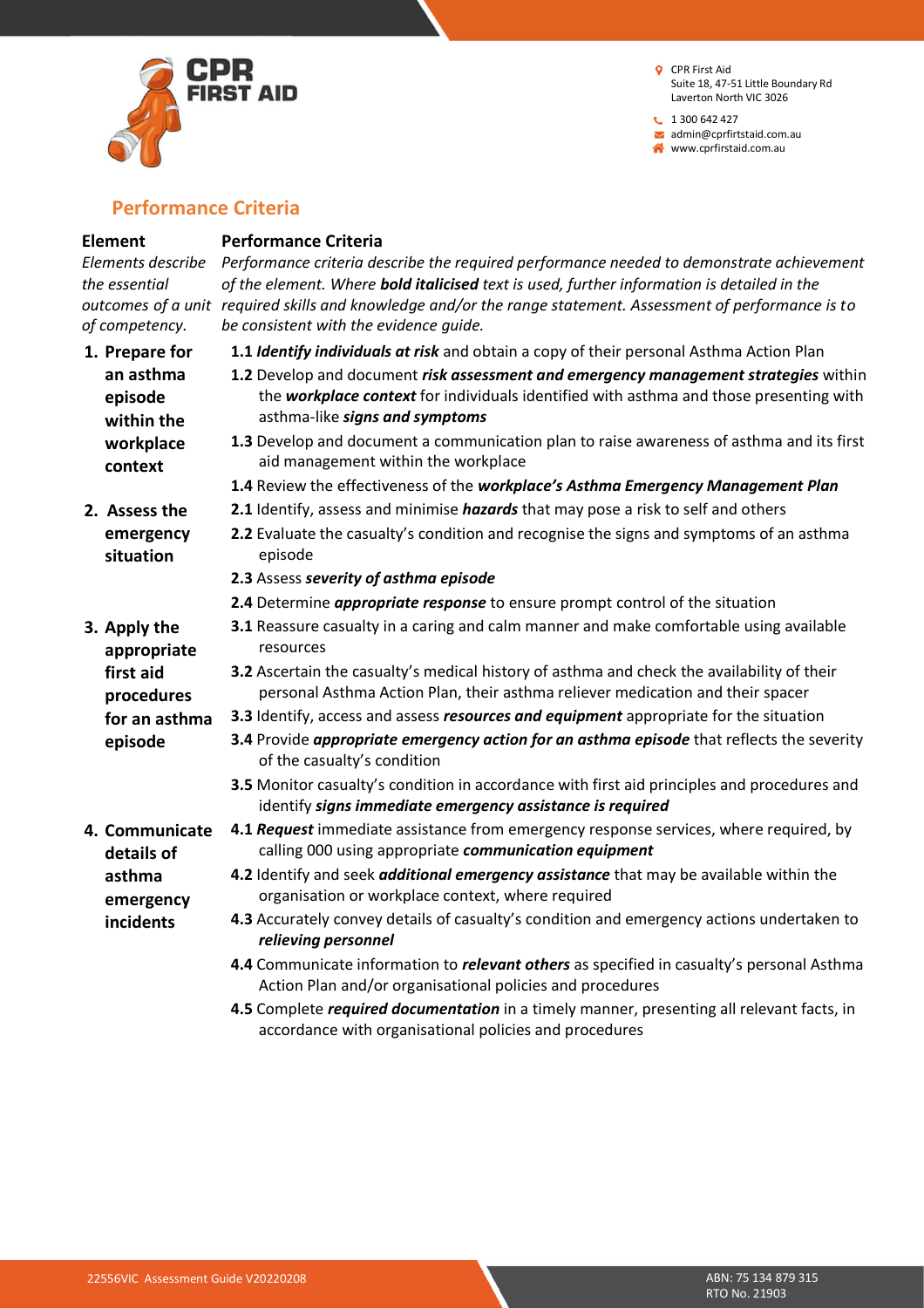

**t** 1 300 642 427 admin@cprfirtstaid.com.au www.cprfirstaid.com.au

#### **Element**

*the essential of competency.*

**5. Evaluate responses to asthma emergencies** 

#### **Performance Criteria**

*Elements describe Performance criteria describe the required performance needed to demonstrate achievement outcomes of a unit required skills and knowledge and/or the range statement. Assessment of performance is to of the element. Where bold italicised text is used, further information is detailed in the be consistent with the evidence guide.*

- **5.1** Participate in workplace defusing relating to the asthma emergency incident to identify the need for *further support*, in accordance with organisational policies and procedures
- **5.2** Assess the workplace's response to the asthma emergency incident, in accordance with organisational policies and procedures
- **5.3** Make required changes to the risk assessment and emergency management strategies for individuals identified with asthma and those presenting with asthma-like signs and symptoms
- **5.4** Recommend required changes to the workplace's Asthma Emergency Management Plan
- **5.5** Communicate changes to the workplace's Asthma Emergency Management Plan to relevant parties within the workplace
- **5.6** Provide advice to casualty to consult with their physician to review their personal Asthma Action Plan, or to develop a Plan, as a result of the asthma episode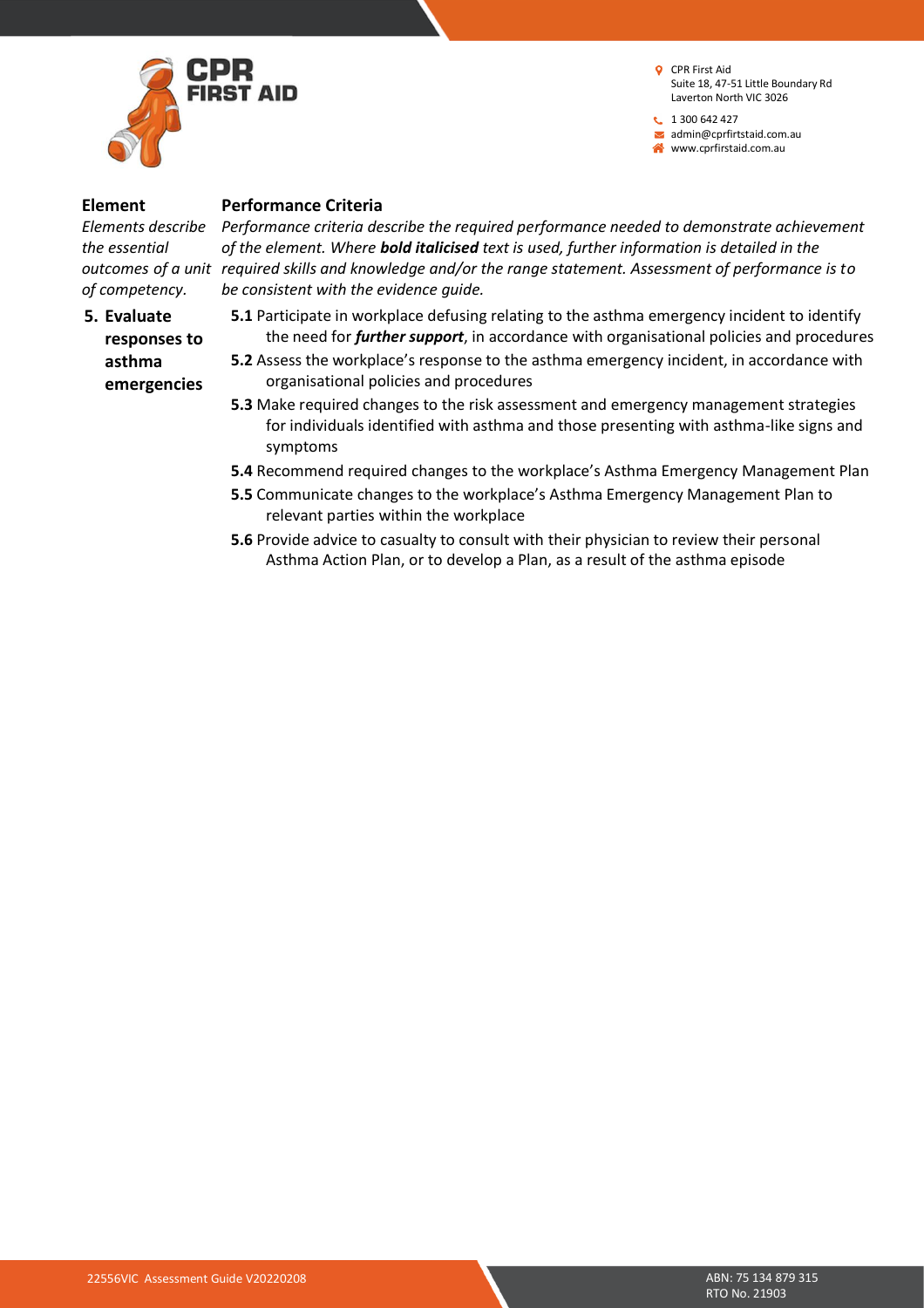

 $1300642427$ admin@cprfirtstaid.com.au www.cprfirstaid.com.au

## **Assessment Requirements**

#### **Performance Evidence**

The candidate must show evidence of the ability to complete tasks outlined in elements and performance criteria of this Course and unit, manage tasks and manage contingencies in the context of the job role.

There must be evidence that the candidate has completed the following tasks in line with state/territory regulations, first aid codes of practice, Peak Body guidelines, Australian Resuscitation Council (ARC) guidelines and workplace procedures

#### **Required skills:**

- Observational skills to:
	- Recognise:
		- o Signs and symptoms of an asthma episode
		- o Severity of an asthma episode
	- Monitor casualty's condition
- Self-management skills to:
	- Respond appropriately to challenging situations and recognise the psychological impacts of medical emergencies on individuals
	- Control the situation according to established first aid principles prior to providing emergency response for an asthma episode
	- Apply asthma first aid skills in response to an asthma episode or suspected asthma episode
	- Comply with the workplace's incident recording requirements
	- Follow organisational policies and procedures
- Analysis Skills to:
- Assess risks and hazards in an emergency situation
- Evaluate the casualty's physical condition
- Assess severity of an asthma episode
- Determine appropriate response to the emergency
- Planning and organising skills to:
	- Develop risk minimisation strategies for the emergency management of asthma in accordance with legislative, regulatory and workplace requirements
	- Plan for contingencies
- Communication skills to:
	- Convey details of the casualty's condition and the asthma emergency to emergency services
	- Elicit required information from the casualty
	- Reassure and calm the casualty
- Literacy skills to:
	- Maintain accurate records and complete required reporting documentation
	- Read and interpret:
		- o Personal Asthma Action Plans
		- o Workplace Asthma Emergency Management Plans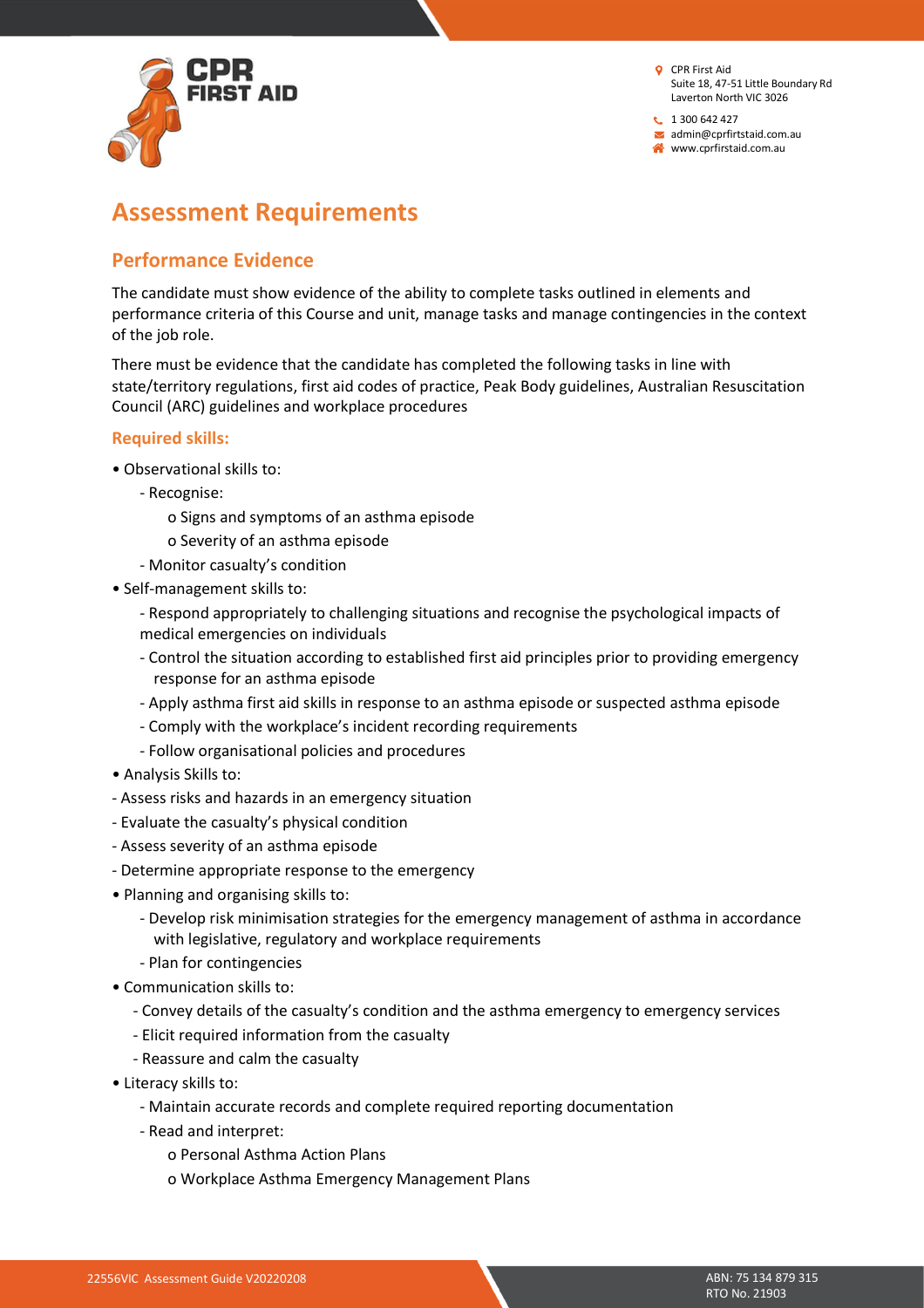

 $1300642427$ admin@cprfirtstaid.com.au www.cprfirstaid.com.au

- o Organisational policies and procedures
- o National Asthma Council's Asthma First Aid protocol
- o Labelling on asthma reliever medication and inhaler devices
- Initiative and enterprise skills to:
	- Contribute to the evaluation of responses to an incident in accordance with organisational policies and procedures

#### **Knowledge Evidence**

The candidate must be able to demonstrate essential knowledge required to effectively complete tasks outlined in elements and performance criteria of this unit, manage tasks and manage contingencies in the context of the work role.

#### **This includes required knowledge of:**

- Appropriate action to take if:
	- There is uncertainty whether the casualty is experiencing anaphylaxis (severe allergic reaction) or an asthma episode
	- The event is possibly first-time asthma episode or not sure if casualty has asthma
	- A spacer or other equipment is not available
	- The casualty becomes unresponsive or unconscious after providing asthma first aid
- Composition and essential components of a workplace Asthma Emergency Management Plan
- Triggers for the review of a workplace Asthma Emergency Management Plan includes:
	- Following a severe or life-threatening asthma episode
	- Following recurrent asthma episodes
	- Planned review dates set at regular intervals and detailed within the plan
- Relevant organisational policies and procedures for the management of an asthma emergency
- Guidelines of asthma peak bodies
- Risk management and minimisation strategies contextualised to the specific workplace environment
- Environmental hazard identification and minimisation
- State or Territory regulatory requirements for asthma management relevant to workplace contexts
- Signs and symptoms of asthma
- Features that indicate severity of an asthma episode (mild/moderate, severe and life-threatening)
- Differences between an asthma attack and an asthma emergency
- Potential consequences of an asthma episode
- Common asthma triggers
- First aid principles and procedures for the emergency management of asthma; including personal Asthma Action Plans
- Common asthma medication
- Key features, functions and purposes of different types of asthma equipment and devices for adults and children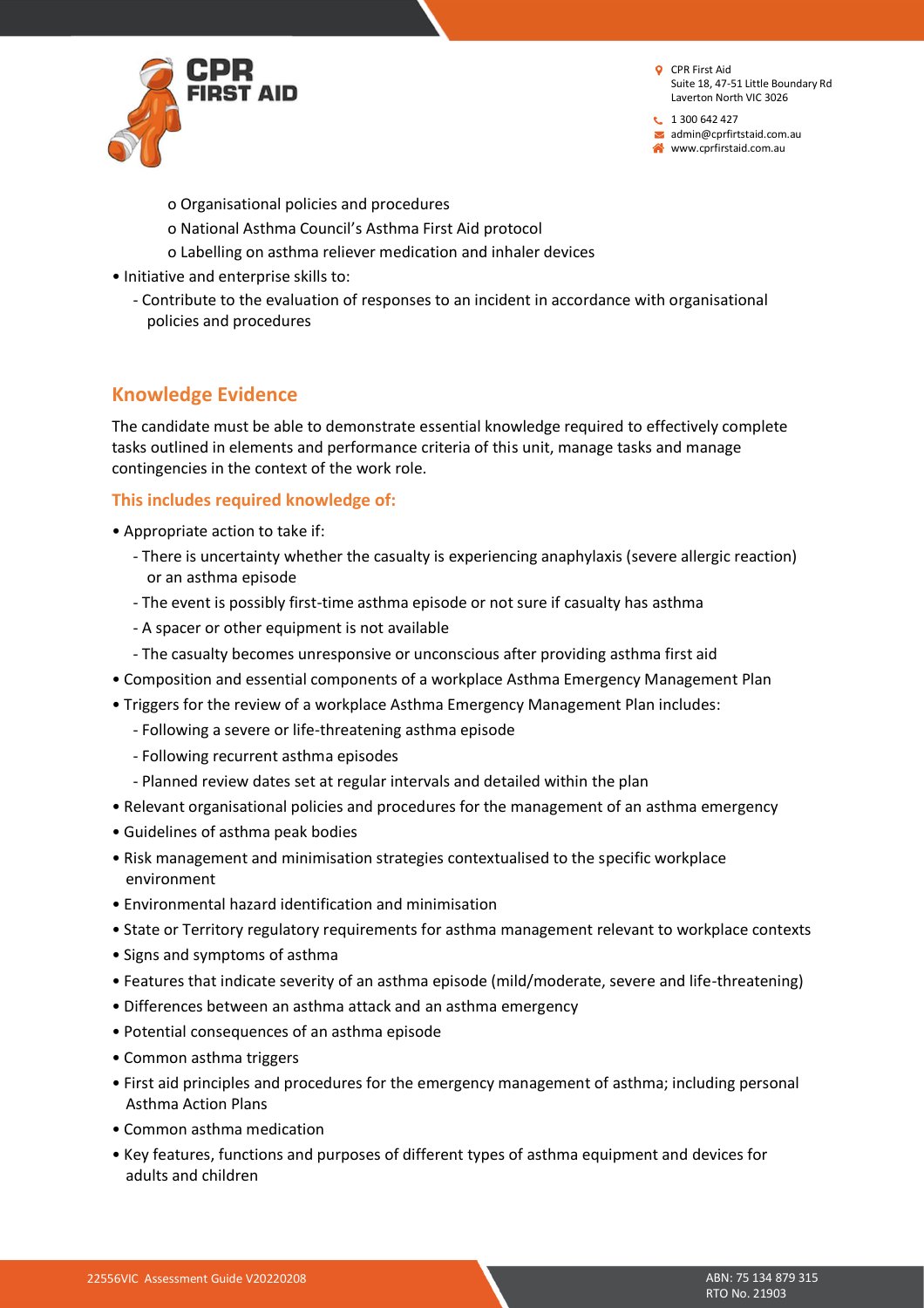

 $1300642427$ admin@cprfirtstaid.com.au www.cprfirstaid.com.au

- Sources of medical assistance, including: designated first aiders, first aid officers, general practitioners, ambulance
- Organisational policies and procedures for workplace defusing following an emergency incident
- Purpose of defusing sessions and sources of further assistance
- State or Territory regulations, first aid codes of practice and workplace requirements for refresher training to maintain currency of competence

#### **Assessment Conditions**

Skills must be demonstrated working individually in an environment that provides realistic in-depth, industry-validated scenarios and simulations to assess candidates' skills and knowledge.

Resources and equipment for the emergency management of asthma episodes should be made available, such as:

- Placebo asthma reliever medication inhaler device
- Single-use spacer
- Sample documentation, including:
	- Incident reporting documents
	- Personal Asthma Action Plans
	- Workplace Asthma Emergency Management Plans
- A person in the role of a simulated casualty for practical demonstration of skills
- Asthma First Aid protocol developed by National Asthma Council Australia

Assessment of asthma first aid procedures MUST be undertaken using a person in the role of a simulated casualty with the placebo puffer and spacer placed in their mouth (not to the side of the face).

#### **Assessor requirements**

Assigned assessors will satisfy the Standards for Registered Training Organisations (RTOs) 2015/AQTF mandatory competency requirements for assessors.

### **Conducted Assessments**

All assessments will be conducted in English and the assessment methods include:

#### **Blended Learning**

Blended learning entails that the Learner will study via a variety of learning methods. This course will be conducted by the following means:

#### **Pre-Learning:**

1. Option One: Written Materials: The Learner is sent their study materials prior to the course. The Learner is required to read the materials and answer the assessment questions Allow for 1 to 1.5 hours to read the material and 0.5 hour to complete the assessment questions. The study materials and the completed assessments are brought with them when attending the classroom training session for a full day of practical work. Materials are reviewed and checked.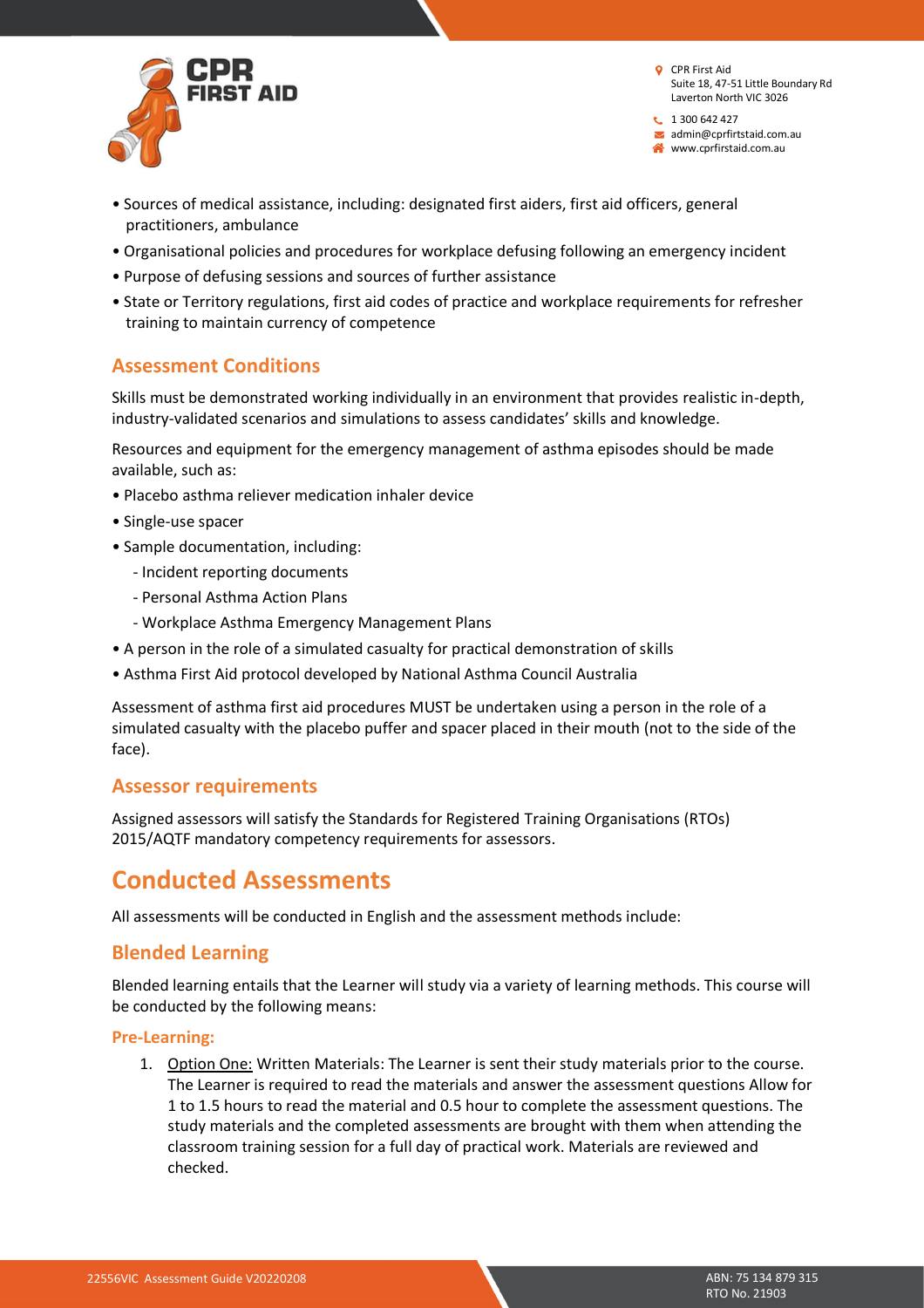

1 300 642 427 admin@cprfirtstaid.com.au www.cprfirstaid.com.au

2. Option Two: e-learning: Learner is sent a link to access online learning materials and completes the theory aspect online. Allow for 1 to 1.5 hours to read the online material and 0.5 hour to complete the assessment questions. Results are recorded automatically with the RTO. Then you attend a classroom training session for a full day of practical work At the beginning of the day's session, just after the Course Introduction stage, Learners who have completed online eLearning will need to complete a "Knowledge Verification Assessment Questionnaire" by answering five (5) Assessment questions that they had previously answered as proof that their previous online answers were their own work. The assessment sheet notes that the Learner needs to achieve 100% at first attempt. Learners who are unable to achieve a 100% result with the verifying questions will be asked to leave the course and talk with the office administration team about the matter.

#### **Face to Face:**

- 1. Option One: Once the Learner has completed their pre-learning requirements, they attend a classroom training session for two (2) hours of practical work covering all aspects of the subject matter. This involves the Trainer reviewing pre-studied materials to ensure that the Learner has attained the underpinning knowledge required to perform the required practical tasks.
- 2. Option Two: No pre-learning has been undertaken. The Learner attends a classroom training session for a half day of theory and practical work covering all aspects of the subject matter. Knowledge/theory and practical aspects are interwoven over four (4) hours.

For each task, there will be a demonstration, practice session and then the assessment activity. The following sectors will describe in detail the assessment process for each type.

#### **Performance Evidence**

The Student must show evidence of the ability to complete tasks outlined in elements and performance criteria of this unit, manage tasks and manage contingencies in the context of the job role.

Students will be placed into pairs and will conduct practical assessment tasks on each other with one conducting the task first, then swapping roles to allow the other student to do the task. The trainer will set up pairs and arrange the necessary equipment, first aid products/supplies and classroom setup. It will be conducted in the classroom. The trainer will demonstrate the required task. Then the students will have a short period of time to practice after which you'll be required to demonstrate all steps of the task as an assessment. The task will be conducted without assistance of the trainer.

Students can have multiple attempts at each task if required.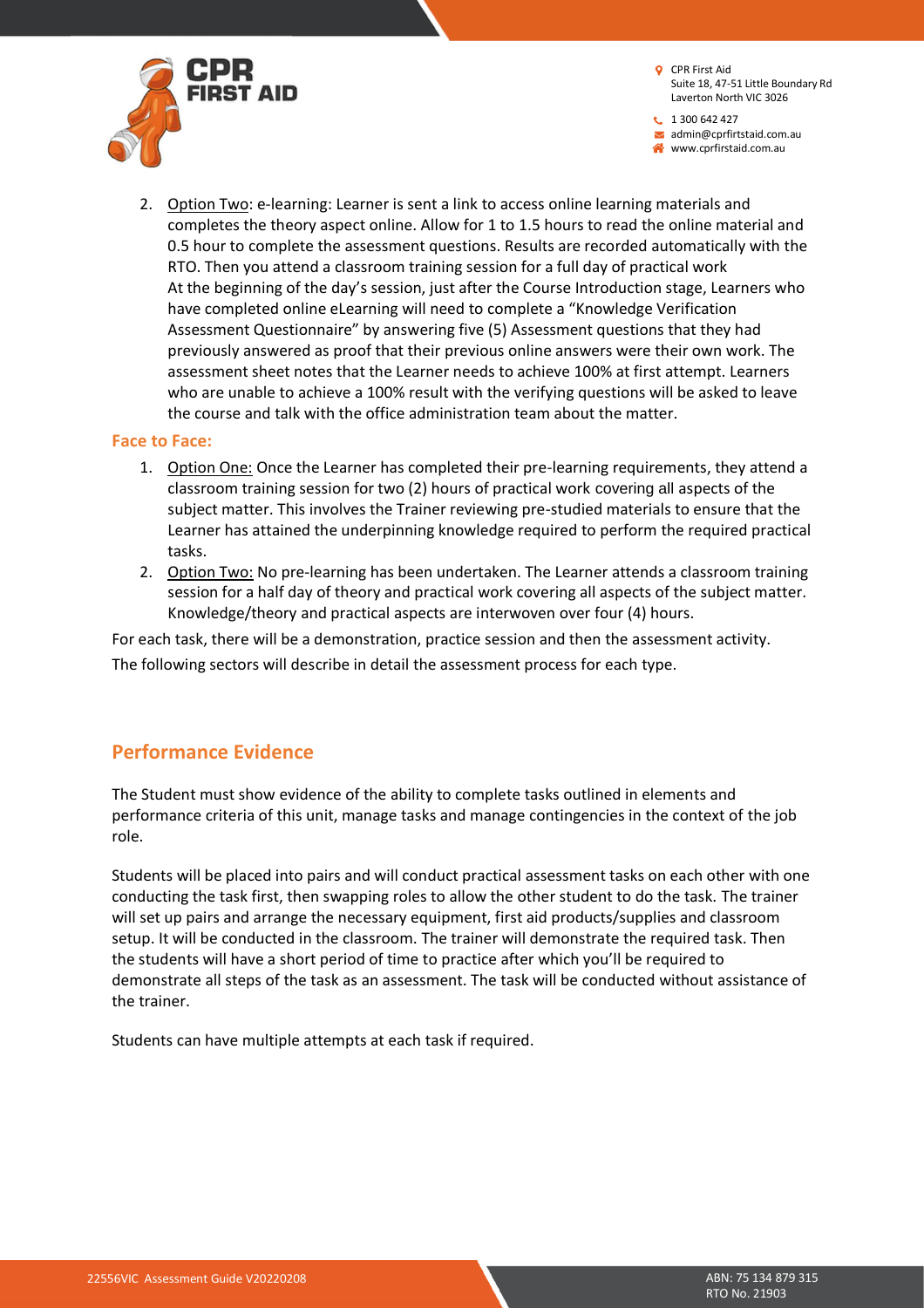

 $1300642427$ admin@cprfirtstaid.com.au

www.cprfirstaid.com.au

#### **List of Assessment Tasks**

|                | All Learners to Demonstrate the Following:                                                                                                                                                                                                                                                                                                                                                                                                                                                                                                                                                                                                                                                                                                                                                                                                                                                                                                           |                                                                                                                                                                              |  |  |  |  |
|----------------|------------------------------------------------------------------------------------------------------------------------------------------------------------------------------------------------------------------------------------------------------------------------------------------------------------------------------------------------------------------------------------------------------------------------------------------------------------------------------------------------------------------------------------------------------------------------------------------------------------------------------------------------------------------------------------------------------------------------------------------------------------------------------------------------------------------------------------------------------------------------------------------------------------------------------------------------------|------------------------------------------------------------------------------------------------------------------------------------------------------------------------------|--|--|--|--|
| No:            | <b>Description of Assessment Activity Task</b>                                                                                                                                                                                                                                                                                                                                                                                                                                                                                                                                                                                                                                                                                                                                                                                                                                                                                                       | <b>Requirements</b>                                                                                                                                                          |  |  |  |  |
| M <sub>1</sub> | Reassure & display respect to casualty. Apply during scenarios<br>1. Reassure the casualty in a caring and calm manner<br>2. Obtain consent - as applicable<br>3. Display respectful behaviour towards the casualty<br>4. Make them comfortable using available resources<br>5. Ensure casualty feels safe, secure and supported                                                                                                                                                                                                                                                                                                                                                                                                                                                                                                                                                                                                                     | <b>Equipment:</b><br>N/A<br><b>Resources:</b><br>N/A                                                                                                                         |  |  |  |  |
| M <sub>5</sub> | Accurately request and then convey casualty's and incident details to emergency<br>response services during scenarios<br>1. Request emergency assistance using a mobile phone<br>2. Say that someone is having an asthma attack (Subject specific)<br>3. Hand over casualty to emergency response services<br>4. Accurately convey incident details<br>5. Accurately convey details of first aid rendered to the casualty<br>6. Explain what resources / equipment that was used to help treat the casualty<br>7. Provide a copy of the persons Asthma Action Plan                                                                                                                                                                                                                                                                                                                                                                                   | <b>Equipment:</b><br>• Mobile phone<br><b>Resources:</b><br>• Peter Student's<br>personal Asthma<br><b>Action Plan</b>                                                       |  |  |  |  |
| M <sub>6</sub> | Communication, injury report form, debrief, and self-evaluation during scenarios:<br>1. Communicate information to emergency contacts as specified in casualty's personal<br>Asthma Action Plan<br>2. Complete the incident/injury report form<br>3. Provide advice to casualty to refer with their physician to review their personal Asthma<br>Action Plan - (Complete in Follow Up section of Incident form)<br>4. Provide an accurate report to the manager/supervisor of steps taken<br>5. Reports are completed and submitted for consideration of any improvements<br>6. Recognise possible psychological impacts on self, to other rescuer/s and children<br>7. Talk with children about their emotions and responses to events<br>8. Debrief to address individual needs and concerns<br>9. Self-evaluate own performance<br>10. Evaluate and review effectiveness of the management of the incident. Identify any<br>possible improvements | <b>Equipment:</b><br>$\bullet$ Pens<br><b>Resources:</b><br>• Incident/injury<br>report form<br>• Peter Student's<br>personal Asthma<br><b>Action Plan</b><br>• Mobile phone |  |  |  |  |
| M <sub>8</sub> | Assess the emergency situation during scenarios:<br>1. Physical hazards are identified and removed according to established first aid<br>principles and procedures<br>Risks to first aider and others are identified and appropriate response is determined<br>2.<br>Casualty's physical condition is evaluated and the signs and symptoms of an asthma /<br>3.<br>Anaphylactic episode and potential dangers are recognised and responded to<br>4. Appropriate response is determined to ensure prompt control of the situation. Includes<br>the sourcing of the correct equipment<br>Request additional assistance such as fellow designated first aiders<br>5.<br>Access and read personal asthma/anaphylaxis action plan (where available)<br>6.                                                                                                                                                                                                 | <b>Equipment:</b><br>• Mobile phone<br><b>Resources:</b><br>• Peter Student's<br>personal Asthma<br><b>Action Plan</b>                                                       |  |  |  |  |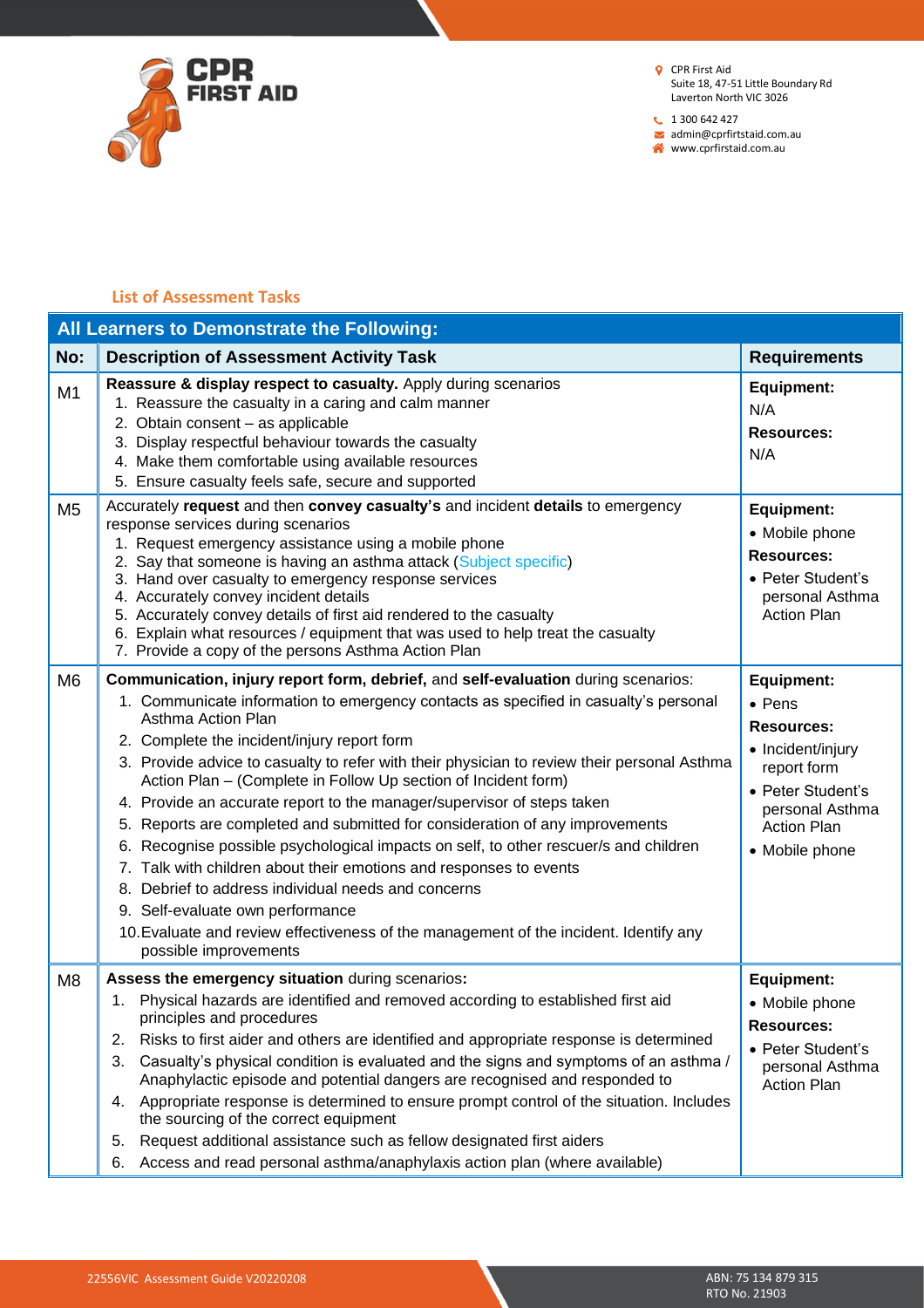

 $1300642427$ 

admin@cprfirtstaid.com.au

www.cprfirstaid.com.au

| No:            | <b>Description of Assessment Activity Task</b>                                                                                                                                                                                                                                                                                                                                                                                                                                                                                                                                                                                                                                                                                                                                                                                                                                                                                                                                                                                                                                                                                                                                                                                                                                                                                                                                                                                                                                | <b>Requirements</b>                                                                                                                                                                                                                                                                                                                                                                                                             |
|----------------|-------------------------------------------------------------------------------------------------------------------------------------------------------------------------------------------------------------------------------------------------------------------------------------------------------------------------------------------------------------------------------------------------------------------------------------------------------------------------------------------------------------------------------------------------------------------------------------------------------------------------------------------------------------------------------------------------------------------------------------------------------------------------------------------------------------------------------------------------------------------------------------------------------------------------------------------------------------------------------------------------------------------------------------------------------------------------------------------------------------------------------------------------------------------------------------------------------------------------------------------------------------------------------------------------------------------------------------------------------------------------------------------------------------------------------------------------------------------------------|---------------------------------------------------------------------------------------------------------------------------------------------------------------------------------------------------------------------------------------------------------------------------------------------------------------------------------------------------------------------------------------------------------------------------------|
| R <sub>2</sub> | Strategies are implemented to reduce the risk of an individual's exposure to known<br>triggers/allergens<br>1. Based on a Childcare Centre<br>2. Use the "Risk Minimisation Strategy" form<br>3. Arrange class into groups of 3 to 4<br>4. Each group to complete<br>5. Once finished, each group explains their results                                                                                                                                                                                                                                                                                                                                                                                                                                                                                                                                                                                                                                                                                                                                                                                                                                                                                                                                                                                                                                                                                                                                                      | <b>Equipment:</b><br>• Pens<br><b>Resources:</b><br>• Risk Minimisation<br>Strategy form                                                                                                                                                                                                                                                                                                                                        |
| R <sub>3</sub> | Develop a communication plan to raise awareness of asthma and/or allergic reactions,<br>including anaphylaxis<br>1. Based on a Childcare Centre<br>2. Use the "Communication Plan" form<br>3. Arrange class into groups of 4 to 6<br>4. Each group to complete<br>5. Once finished, each group explains their results                                                                                                                                                                                                                                                                                                                                                                                                                                                                                                                                                                                                                                                                                                                                                                                                                                                                                                                                                                                                                                                                                                                                                         | <b>Equipment:</b><br>• Pens<br><b>Resources:</b><br>• Communication<br>Plan form                                                                                                                                                                                                                                                                                                                                                |
| R <sub>5</sub> | Develop a Workplace Asthma Emergency Management Plan to raise awareness of Asthma<br>1. Based on a Childcare Centre<br>2. Use the "Workplace Asthma Emergency Management Plan" form<br>3. Arrange class into groups of 3 to 4<br>4. Each group to complete<br>5. Refer to sample: Peter Student's personal Asthma Action Plan<br>6. Once finished, each group explains their result                                                                                                                                                                                                                                                                                                                                                                                                                                                                                                                                                                                                                                                                                                                                                                                                                                                                                                                                                                                                                                                                                           | <b>Equipment:</b><br>• Pens<br><b>Resources:</b><br>• Workplace Asthma<br>Emergency<br>Management Plan<br>form<br>• Peter Student's<br>personal Asthma<br><b>Action Plan</b>                                                                                                                                                                                                                                                    |
| F1             | Applied first aid procedures for respiratory distress, including asthma (Puffer/Spacer).<br>Base the situation on Scenario - SA1:<br>Primary (DRSABCD) & secondary assessment (as applicable) (with Task M8)<br>1.<br>2.<br>Recognise signs and symptoms of asthma<br>3.<br>Get reliever medication (puffer) and spacer and check action plan.<br>Sit the casualty comfortably upright.<br>4.<br>Make them comfortable, loosen any tight clothing<br>5.<br>Stay with the casualty and be calm and reassuring (with Task M1)<br>6.<br>7.<br>Read the puffer label and check if still in date<br>8. Assemble spacer<br>Remove puffer cap<br>9.<br>10. Insert puffer upright into the spacer<br>11. Assist child the child to administer the puffer and spacer<br>12. Follow the casualty's action plan for asthma, (Noted as 4x4x4 asthma protocol for<br>reliever puffer) as follows:<br>13. Shake medication well<br>14. Have them place mouthpiece between their teeth and seal lips around it<br>15. Press once firmly on puffer to release one puff into spacer<br>16. Get casualty to take 4 breaths in and out of spacer<br>17. Slip spacer out of mouth<br>18. Repeat steps 13 to 17 another 3 times (For a total of 4 puffs)<br>19. If not improved by 4 minutes, give another 4 puffs (Repeat steps 13 to 17)<br>20. Replace cap onto puffer<br>21. If the casualty still cannot breathe properly, immediately call 000 and say someone is<br>having an asthma attack | <b>Equipment:</b><br>• Puffer $-$ Training<br>device<br>• Single use Spacer<br><b>Resources:</b><br>• Peter Student's<br>personal Asthma<br><b>Action Plan</b><br><b>SPECIAL NOTE:</b><br>Assessment of<br>asthma first aid<br>procedures MUST be<br>undertaken using a<br>person in the role of a<br>simulated casualty<br>with the placebo<br>puffer and spacer<br>placed in their<br>mouth (not to the<br>side of the face). |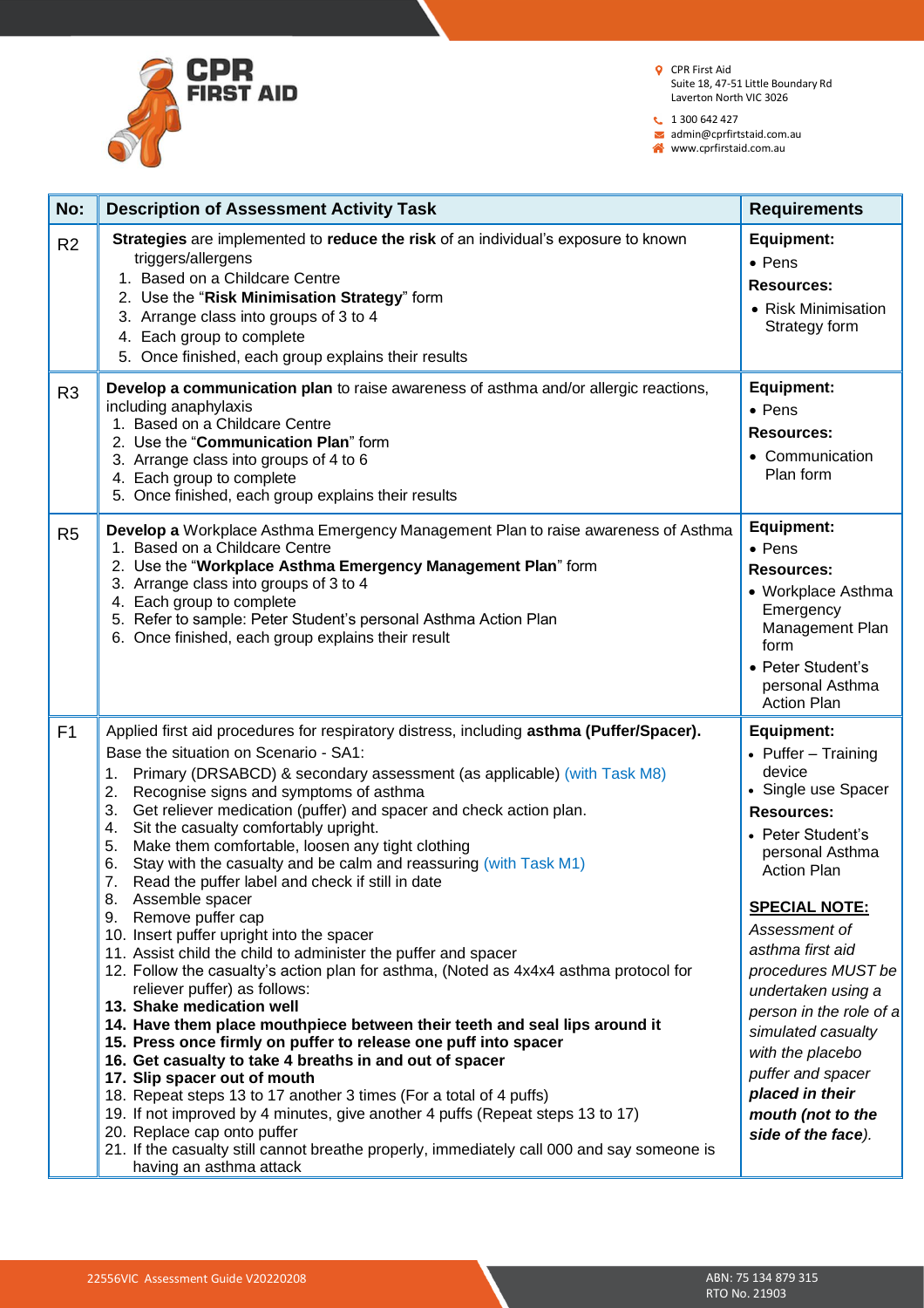

- **Q** CPR First Aid Suite 18, 47-51 Little Boundary Rd Laverton North VIC 3026
- $1300642427$

admin@cprfirtstaid.com.au

| www.cprfirstaid.com.au |
|------------------------|
|                        |

|                  | 22. Monitor and continue to give 4 puffs every 4 minutes until the ambulance arrives                                                                                                                                                                                                                                                                                                                                                                                                                                                                                                                                                                                                                                                                                                                                                                                                                                                                                                                                                                                                                                                                                                                                                                                                                                                                                                                                                                                                                                                       |                                                                                                                                                                                   |
|------------------|--------------------------------------------------------------------------------------------------------------------------------------------------------------------------------------------------------------------------------------------------------------------------------------------------------------------------------------------------------------------------------------------------------------------------------------------------------------------------------------------------------------------------------------------------------------------------------------------------------------------------------------------------------------------------------------------------------------------------------------------------------------------------------------------------------------------------------------------------------------------------------------------------------------------------------------------------------------------------------------------------------------------------------------------------------------------------------------------------------------------------------------------------------------------------------------------------------------------------------------------------------------------------------------------------------------------------------------------------------------------------------------------------------------------------------------------------------------------------------------------------------------------------------------------|-----------------------------------------------------------------------------------------------------------------------------------------------------------------------------------|
| No:              | <b>Description of Assessment Activity Task</b>                                                                                                                                                                                                                                                                                                                                                                                                                                                                                                                                                                                                                                                                                                                                                                                                                                                                                                                                                                                                                                                                                                                                                                                                                                                                                                                                                                                                                                                                                             | <b>Requirements</b>                                                                                                                                                               |
| F <sub>1</sub> B | Applied first aid procedures for respiratory distress, including asthma (Puffer only).<br>Base the situation on Scenario - SA2:<br>Primary (DRSABCD) & secondary assessment (as applicable) (with Task M8)<br>1.<br>Recognise signs and symptoms of asthma<br>2.<br>Get reliever medication (puffer) and refer to Generic action plan by NACA<br>3.<br>Sit the casualty comfortably upright.<br>4.<br>Make them comfortable, loosen any tight clothing<br>5.<br>Stay with the casualty and be calm and reassuring (with Task M1)<br>6.<br>Read the puffer label and check if still in date<br>7.<br>8. Remove puffer cap<br>Assist child the child to administer the puffer and spacer<br>9.<br>10. Follow the Generic action plan by NACA for asthma, (Noted as 4x4x4 asthma protocol<br>for reliever puffer) as follows:<br>11. Shake medication well<br>12. Have them place mouthpiece between their teeth and seal lips around it<br>13. Press once firmly on puffer to release one puff<br>14. Get casualty to hold breath for 4 seconds or as long as comfortable<br>15. Get casualty to breathe out slowly away from puffer<br>16. Repeat steps 11 to 15 another 3 times (For a total of 4 puffs)<br>17. If not improved by 4 minutes, give another 4 puffs (Repeat steps 11 to 15)<br>18. Replace cap onto puffer<br>19. If the casualty still cannot breathe properly, immediately call 000 and say someone is<br>having an asthma attack<br>20. Monitor and continue to give 4 puffs every 4 minutes until the ambulance arrives | <b>Equipment:</b><br>• Puffer $-$ Training<br>device<br><b>Resources:</b><br>• Asthma First Aid<br>protocol developed<br>by National Asthma<br>Council Australia<br>(Form: TV169) |

#### **Knowledge Evidence**

The Student must be able to demonstrate essential knowledge required to effectively complete tasks outlined in elements and performance criteria of this unit, manage tasks and manage contingencies in the context of the work role.

A theory assessment will be provided and can be completed as an "Open Book" assessment. You'll be required to sign off on the completed assessment stating that it was your own work. A 100% mark is required for all theory assessments but you can have multiple attempts to correct the answers that were wrong.

Some questions may have more than one correct answer (Will be indicated by the question number being in bold with an asterisk \* e.g. **\*5**). Fill in all circles that are correct as you answer. If you need to change an answer, simply cross the incorrect circle and fill in another one that you think is correct, e.g.  $\bigcirc \bigcirc \bullet \bigtimes$ 

For Blended Delivery courses where you do pre-learning, students are required to complete the theory assessment prior to attending the course. The completed assessment is to be submitted during your classroom session for the practical component.

Students can reattempt the questions that were answered incorrectly. You should now fill in the answer on the second row of circles.

If you require further attempts, circle the actual letters of  $\angle$ B $\angle$ C D to clearly indicate the third attempt as being different from the first or second.